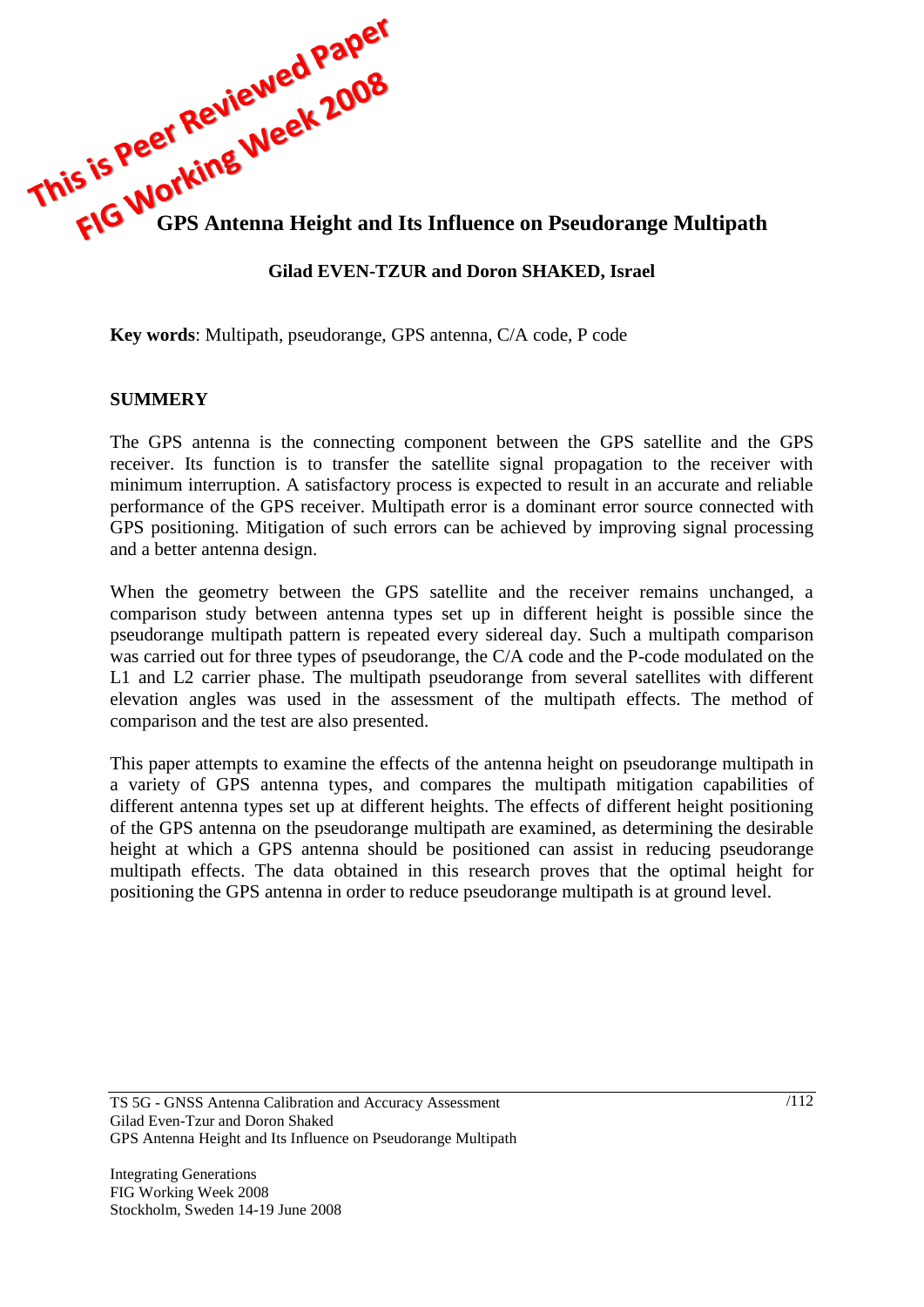# **GPS Antenna Height and Its Influence on Pseudorange Multipath**

#### **Gilad EVEN-TZUR and Doron SHAKED, Israel**

## **1. INTRODUCTION**

A multipath effect occurs when GPS signals arrive at an antenna via multiple paths due to reflections from nearby objects, such as the ground, buildings, vehicles, trees, etc. Multipath distorts the C/A-code and P-code modulations, as well as the carrier phase observations. Multipath is considered a major source of error connected with GPS positioning (Weill, 1997). Positioning the antenna away from nearby objects whenever possible can minimize the multipath effect. The impact of multipath signals on the pseudorange and carrier phase observation is dependant upon a variety of factors: the distance of the reflecting object from the antenna, the antenna attenuation characteristics and the capacity of the receiver to mitigate multipath. Carrier-phase multipath effects typically display sinusoidal characteristic with the theoretical maximum amplitude of a quarter of the observed wavelength (about 5cm for GPS L1 and 6cm for L2). The multipath frequency is proportional to the perpendicular distance of the reflectors. Pseudorange multipath behaves similarly to that of carrier phases, except that the variation is larger by several orders of magnitude (Leick, 1995). Pseudorange multipath is a function of the length of the code. The maximum expected multipath is limited by the chipping rate, the higher the chipping rate, the lower the maximum multipath. The expected multipath on the P-code is smaller than for the C/A-code. More extensive review on theoretical aspects of multipath effects is given by e.g. van Nee (1995).

Partial multipath rejection can be built into the antenna by shaping the gain pattern. Multipath arising from below the antenna can be reduced by using ground planes. Improved multipath resistance can also be achieved with choke rings (Leick, 1995). A choke ring antenna can be used to mitigate multipath signals reflected from objects below the antenna. However, it has no effect on multipath signals reflected from objects above the antenna (e.g. tall buildings or trees). The majority of current GPS receivers use right circularly polarized microstrip patch antennas due to their compact size and low cost when compared to choke ring antenna. The disadvantage of a microstrip antenna is that it cannot reject multipath signals. Therefore, multipath-resistant GPS receiving microstrip antennas are designed with ground planes to reject the multipath signals resulting from low elevation angles near the horizon. Usually, the microstrip antenna includes a radome to protect it from environmental extremes.

There is ample research in the filed of carrier phase multipath. For example, Lau and Cross (2007) describe the basis of a model for the GPS carrier phase multipath process using raytracing and identifies the key factors that can contribute to carrier-phase multipath errors. Satirapod and Rizos (2005) apply a wavelet decomposition technique to extract carrier phase multipath from GPS observations. The extracted multipath signature is then applied directly to the GPS observations to correct the multipath effects.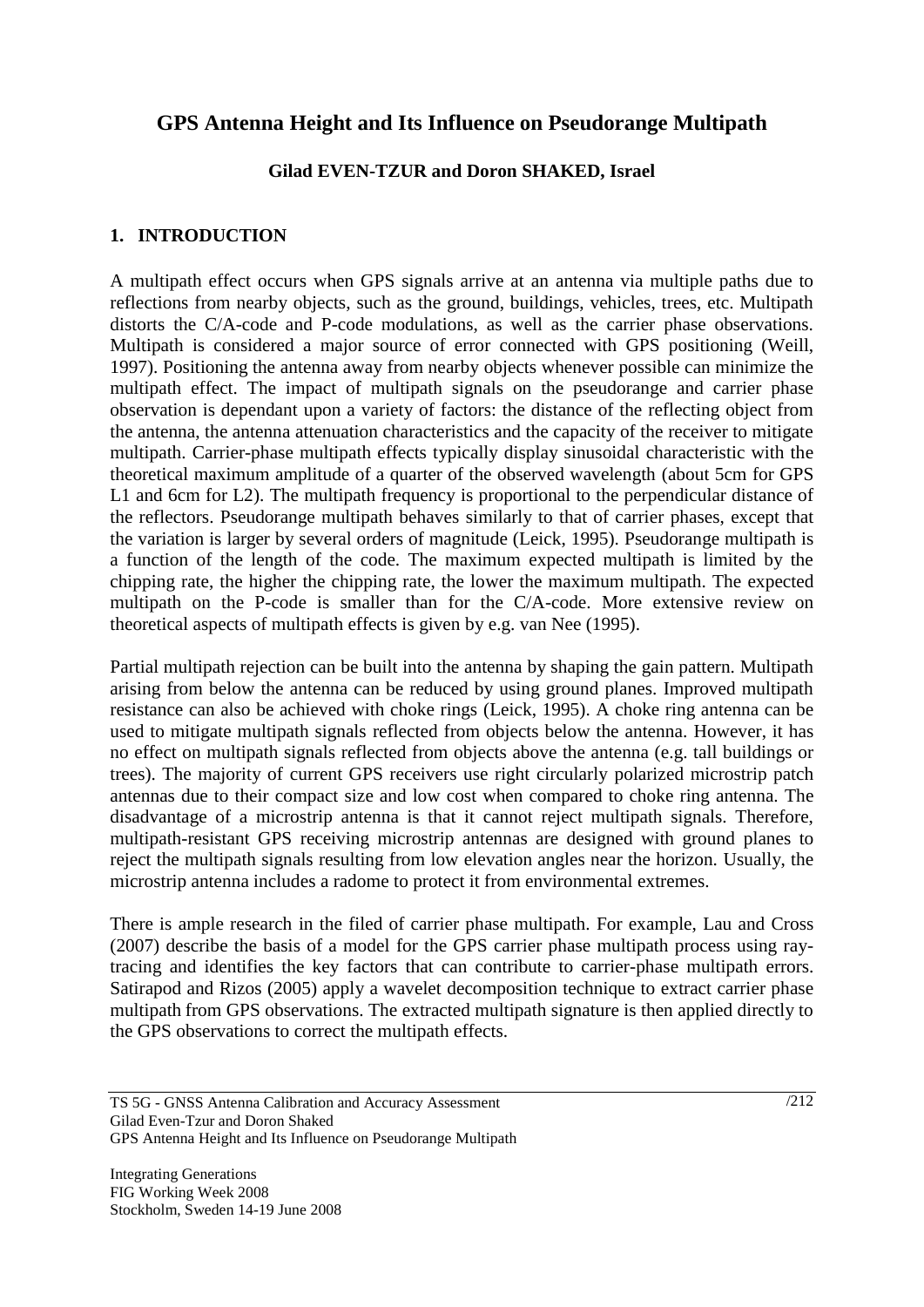Further work in the filed of pseudorange multipath includes Hilla and Cline (2004), who evaluated the amount of pseudorange multipath at hundreds of sites in the CORS network in order to identify the most affected and least affected sites in the network. Even-Tzur (2007) examined the effects of the pseudo-range multipath in a variety of GPS antenna types and compared the ability of different antenna types in mitigating multipath. Park et al. (2004) designed and constructed a prototype antenna and multipath calibration system to determine site dependent errors such as antenna phase-center variations and multipath.

This paper attempts to examine the effects of the antenna height on pseudorange multipath in a variety of GPS antenna types.

## **2. THE MULTIPATH COMPUTATION**

The GPS receiver provides pseudorange data on L1 (C1 and P1) and pseudorange data on L2 (P2), in addition to the L1 and L2 carrier phase data ( $\Phi_1$  and  $\Phi_2$ ). Computation of pseudorange multipath can be carried out by isolating the multipath component from the code and by using phase linear combination observation equations. Using pseudorange and carrier phase data enables eliminating the effects of station clocks, satellite clocks, tropospheric delay, and ionospheric delay. The pseudorange multipath can be derived by using the following equations (Ge et al., 2002; Estey and Meertens, 1999; Langley, 1998):<br>  $MP_{\text{Pl}} = \text{Pl} - 4.0915\Phi_1 + 3.0915\Phi_2 + \left[4.0915(\lambda_1 N_1 +$ following equations (Ge et al., 2002; Estey and Meertens, 1999; Langley, 1998):

$$
MP_{p_1} = P1 - 4.0915\Phi_1 + 3.0915\Phi_2 + \left[4.0915(\lambda_1 N_1 + MP_{\phi_1}) - 3.0915(\lambda_2 N_2 + MP_{\phi_2})\right]
$$
  
\n
$$
MP_{p_2} = P2 - 5.0915\Phi_1 + 4.0915\Phi_2 + \left[5.0915(\lambda_1 N_1 + MP_{\phi_1}) - 4.0915(\lambda_2 N_2 + MP_{\phi_2})\right]
$$
  
\n(1)

The terms in the square brackets are functions of the multipath carrier phase,  $MP_{\phi_1}$  and  $MP_{\phi_2}$ , and the unknown integer ambiguities,  $N_1$  and  $N_2$ , where  $\lambda_1$  and  $\lambda_2$  are the L1 and L2 carrier phase wavelength respectively. All terms except the integer ambiguities are expressed in meters. The impact of the multipath on the carrier phase is insignificant in comparison to the multipath pseudorange, and can therefore be ignored. Hence, those terms are biases that are assumed to be constant if there is no cycle slip in the carrier phase data, and can therefore be removed. The results,  $MP_{P1}$  and  $MP_{P2}$ , are the pseudorange multipath mixed with the receiver noise, which can be seen as a series of residuals with metric unit values.

In this work the TEQC software was used to compute the pseudorange multipath. The inputs used were RINEX observation files and the constant part of the  $MP_{P1}$  and the  $MP_{P2}$  was removed by averaging the data over 50 epochs (Estey and Meertens, 1999).

The TEQC software computes the pseudorange multipath using the P1 observation ( $MP_{Pl}$ ) as a default. If P1 is unavailable TEQC will use the C1 in equation (1) instead, which enables the calculation of  $MP_{c1}$ . Some receivers (Ashtech Z family receivers for example) collect three types of pseudorange observations: the C/A code on L1 (C1), the P code on L1 (P1) and the P code on L2 (P2). When using these receivers the C1 pseudorange multipath can be calculated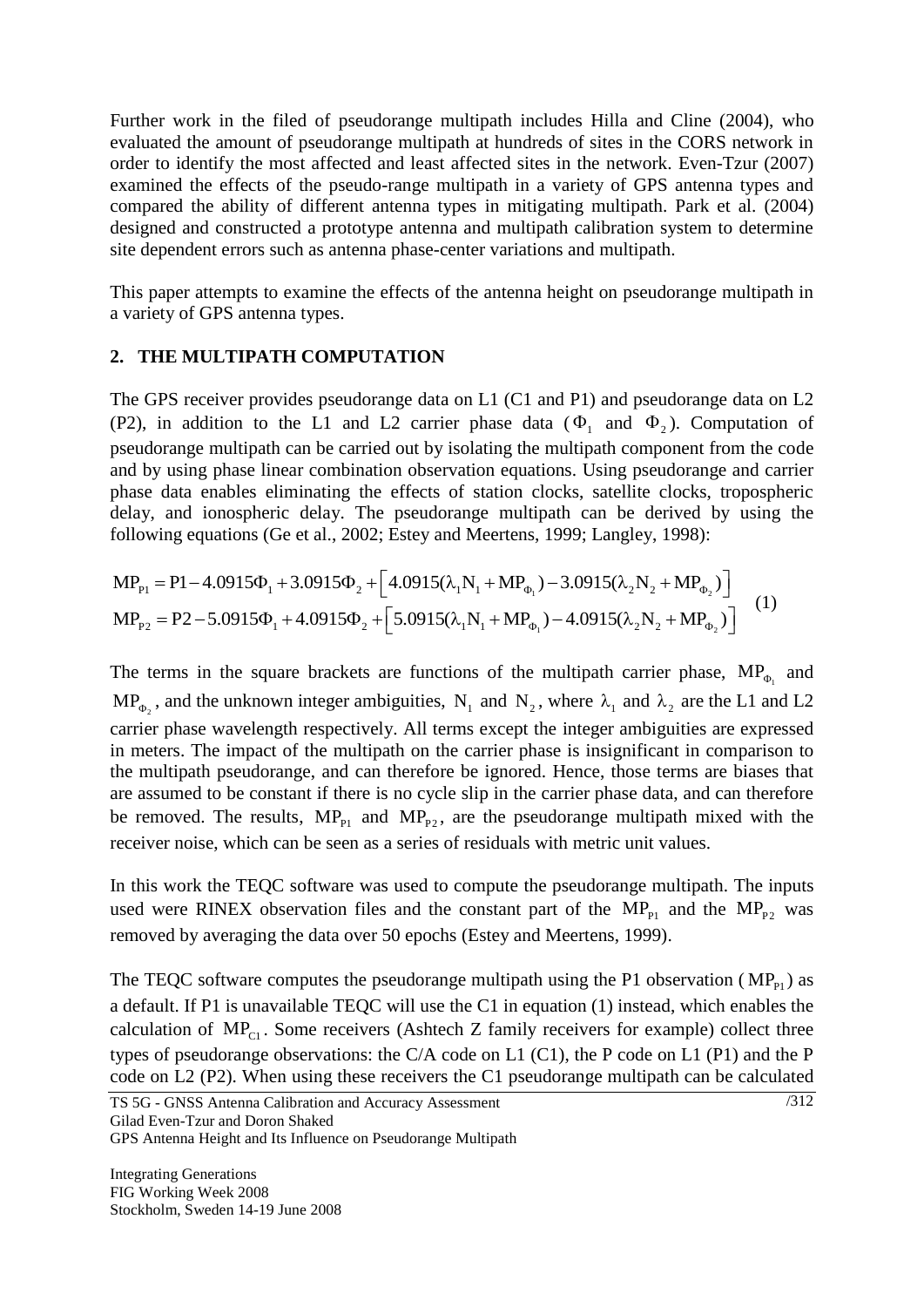in addition to the P1 pseudorange multipath, when removing all P1 observations from the RINEX file.

# **3. COMPARISON OF PSEUDORANGE MULTIPATH**

When the geometry between the GPS satellite and the receiver (positioned at the same place) remains unchanged, the pseudorange multipath pattern is repeated every sidereal day (Even Tzur, 2007, Ge et al, 2002). This enables checking the effect of the pseudorange multipath on a variety of GPS antenna types set up in different heights. However, there are differences between successive pseudorange multipaths, originating from changes in uncorrelated noise from day to day, as well as differences caused by the time difference between the GPS satellite orbit periods and the mean solar day. On average, the offset  $\Delta t$  of the time of two complete satellite revolutions from one mean solar day equals approximately 240 seconds (see also Wanninger and May, 2000). A correct reduction of the  $\Delta t$  from the time axis in each day enables obtaining a common time scale for the representation of the pseudorange multipath. Examination of the multipath pattern over successive days in a permanent GPS station showed that the repeatability of the pseudorange multipath is at the level of 75%-80% due to changes in uncorrelated noises between days (Even Tzur, 2007).

# **3.1 Experiment description**

In this experiment the same antennas was set in three successive days at the same time over the same point, and each day the antenna phase center was positioned at different heights: about 1.60m in the first day, 0.9m in the second day and 0.2m in the last day. The selected station was located on a flat open field, with no obstacles in a radius of hundreds of meters. Thus, the only reflected object was the ground (see figure 1). Three types of GPS antennas were examined in this study, Ashtech DM Choke Ring (ASH701945C\_M), Ashtech Geodetic L1/L2 (ASH700578) and AeroAntenna Geodetic L1/L2 (AERAT2775\_42). They are all dual frequency (L1/L2) antennas. The antennas were set up with 15-20m between them (see figure 1). Three Ashtech Z-Surveyor receivers were used in all the experiments, in order to eliminate the receiver noise factor.

The GPS data observations were made from GPS day 301 to day 303 in the year 2007. The observations were measured during the same time every day (between 6:20 to 9:00 UT). Measurements were collected at 5 second intervals. The observation types collected were C1, P1 and P2 pseudoranges and L1 and L2 carrier phase data, when P1 and P2 refer to the Ycode. Table 1 summarizes the antennas height phase center (L1) for each day.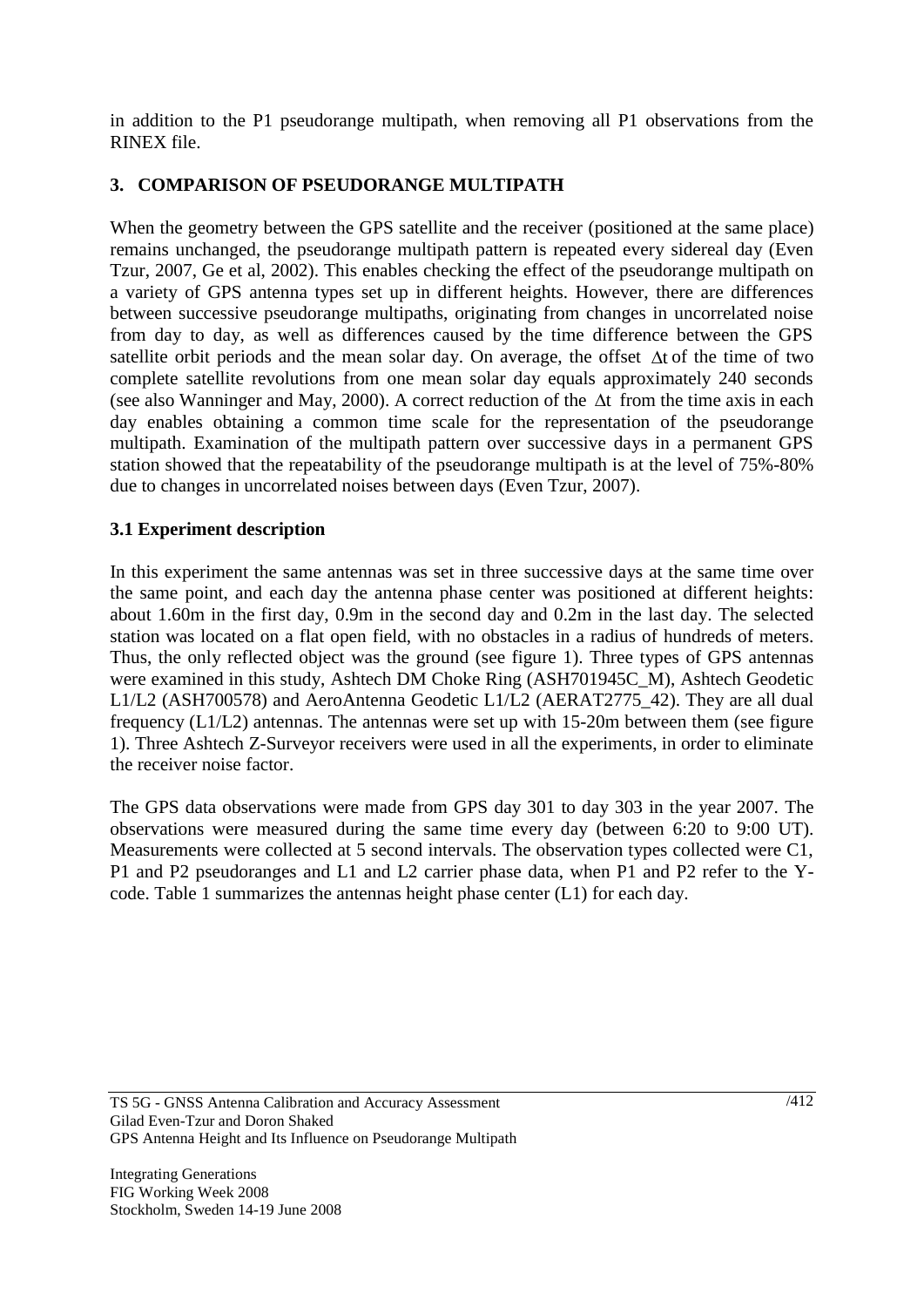|  | GPS day | Antenna Type       |                     |                     |  |  |  |  |  |
|--|---------|--------------------|---------------------|---------------------|--|--|--|--|--|
|  |         | Ash. DM Choke Ring | Ash. Geodetic L1/L2 | Aer. Geodetic L1/L2 |  |  |  |  |  |
|  | 301     | 1.56               | 1.55                | 1.64                |  |  |  |  |  |
|  | 302     | 0.97               | 0.92                | 0.91                |  |  |  |  |  |
|  | 303     | 0.20               | 0.12                | 0.19                |  |  |  |  |  |

**Table 1** – The antennas height phase center, in meter, for each day.



Figure 1 – GPS day 301, three GPS antenna types set up on a flat open field at a height of approx. 1.6m.

## **3.2 The data analysis process**

The analysis was carried out on RINEX files using TEQC software. The TEQC output is a file summarizing the pseudorange multipath residual for each satellite in each measured epoch. Three types of pseudorange multipath were calculated:  $MP_{C1}$ ,  $MP_{P1}$  and  $MP_{P2}$ , for each of the satellites in view. To produce a common time scale pseudorange multipath day 303 was used as the basis and the other pseudorange multipath from earlier days were shifted by 4 minutes per day. The common time for the pseudorange multipath was 152 minutes.

One can present the total effect of pseudorange multipath by using the quadratic form,  $\varphi = \sum (MP_{P1})^2$ . Since the pseudorange multipath is a series of residuals, it is possible to quantify the multipath by φ. As φ becomes smaller the effect of the pseudorange multipath on the code observations is reduced, and vice versa, as φ becomes greater the effect of the pseudorange multipath on the code observations is increased. Testing the quadratic form of the same satellite in the same time on different days enables a numerical comparison of the pseudorange multipath effects.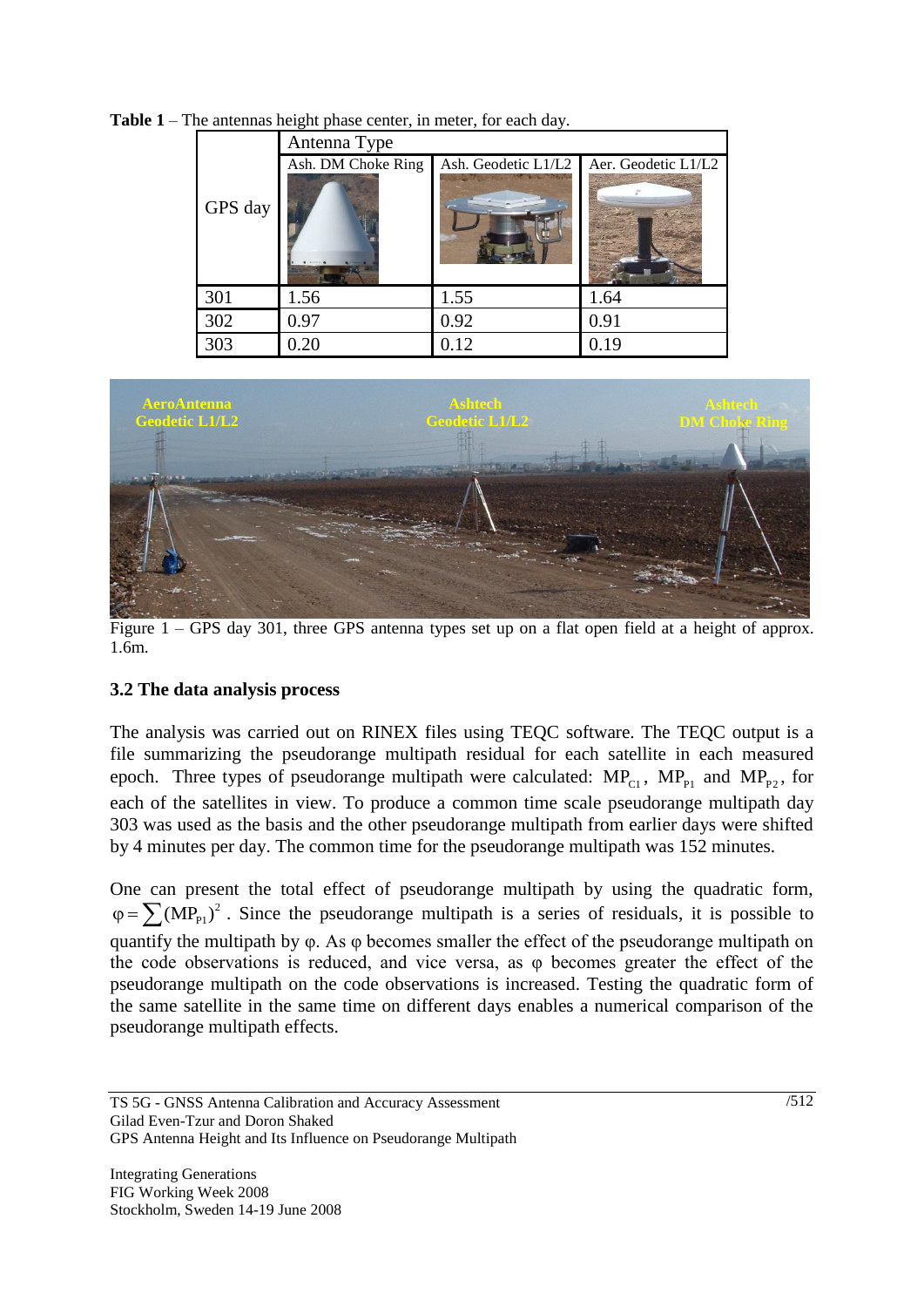During the experiment 12 satellites were in the sky above an elevation cut-off angle of 10 degrees. Four satellites that were above the horizon less then one hour and reached a maximum elevation of 30 degrees were eliminated from data processing. The sky plot of the 8 satellites that were used for the experiment is shown in Fig. 2a. The satellites elevation angels are displayed in Fig 2b.



Figure 2 - 8 satellites and their constellations that were used for the experiment at point (N32 46',E35 03') for GPS day 303 between 6:00 and 9:00 UT.

# **4. RESULTS AND DISCUSSION**

Figure 3 presents the pseudorange C/A code multipath on two GPS satellites (PRN26 and PRN28) during three successive days in a common time scale. An Ashtech DM Choke Ring antenna was used and set up at the same point and the antenna phase center was positioned at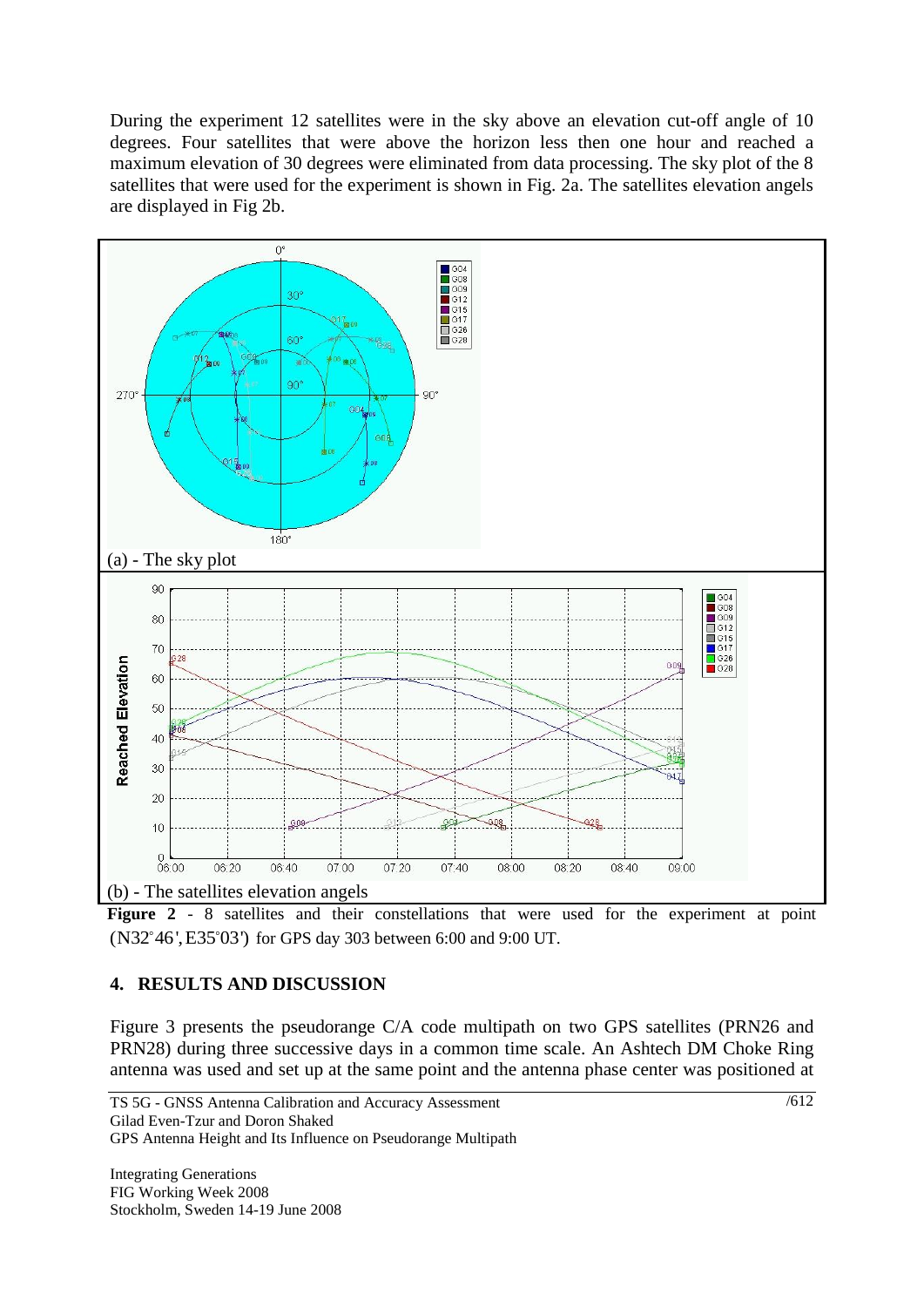three different heights. PRN26 is a high elevation satellite, starting with an elevation of 50 degrees and going up to 69 degrees and then down to 31 degrees. On the other hand, PRN28 starts with a high elevation of 58 degrees and goes down to 10 degrees. From Figure 3 it is easy to see that pseudorange multipath residuals grow smaller as the GPS antenna height decreases, especially when satellite elevation is low. Multipath effects are highest at lower elevations and lowest at higher elevation. It happens because the direct signal arrive at lower elevations is entering the antenna at a point where the gain is relatively low, and the reflected signal is entering the antenna where the gain is relatively high. Therefore, the ratio of the amplitude of the reflected signal to the direct signal is high (Schupler et al., 1994). For the most part, high satellite elevation does not have much of an effect on the multipath, even at different antenna height set ups. A choke ring antenna is intended to mitigate multipath reflected from objects below the antenna. However, it seems that the antenna mitigates signals arriving through multipath at high elevation angles more efficiently. Reducing the distance between the antenna and the ground improves the mitigation ability, especially for signals with low elevation angles.

Table 2 shows the quadratic form  $\varphi$  of the multipath residuals on the C/A and P codes in common time scale for the eight satellites. The quadratic form of the multipath residuals on the C/A code for PRN26 and PRN28 provides numerical proof to the same conclusions received from Figure 3. When viewing Table 2 there is a noticeable minor reduction in φ between higher and lower antenna set ups for PRN26 and a dramatic reduction of φ between higher and lower antenna set ups for PRN28. Table 2 shows the clear influence of GPS antenna height on pseudorange multipath residuals without correlation to the antenna type. For all codes, the multipath residuals level grows smaller when the antenna height is lower. Sometimes there is a minor difference between high and medium antenna heights, but a dramatic difference is always achieved when comparing higher vs. lower antenna heights.

Three types of GPS antennas were examined in this experiment. The first was an expensive choke ring antenna (ASH701945C\_M) designed to mitigate multipath efficiently. This kind of antenna is a standard in permanent GPS sites. The second type was a geodetic microstrip patch antenna (ASH700578) with a medium size ground plane, typically used for GPS base stations and for geodetic surveying. The third was a geodetic antenna (AERAT2775\_42) with a small sized ground plane, typically used for RTK surveying. Table 2 shows, as expected, that the choke ring antenna had the best performance for C/A and P codes. The choke ring antenna mitigated multipath signals reflected from the ground in a better way, relative to the two other antennas, especially for signals arriving at high elevation angles. For high and medium antenna heights the RTK antenna had the poorest performance out of the 3 antennas examined. For the high antenna height the quadratic form φ for the RTK antenna is 3 to 4 times greater then for the choke ring antenna, and about 2 times greater then the geodetic antenna. For the medium antenna height the gap between the antennas performance decreased. But for the low antenna height the RTK antenna performance, surprisingly, was equal to that of the choke ring and geodetic antennas. At low antenna heights there are no big differences in antenna performances.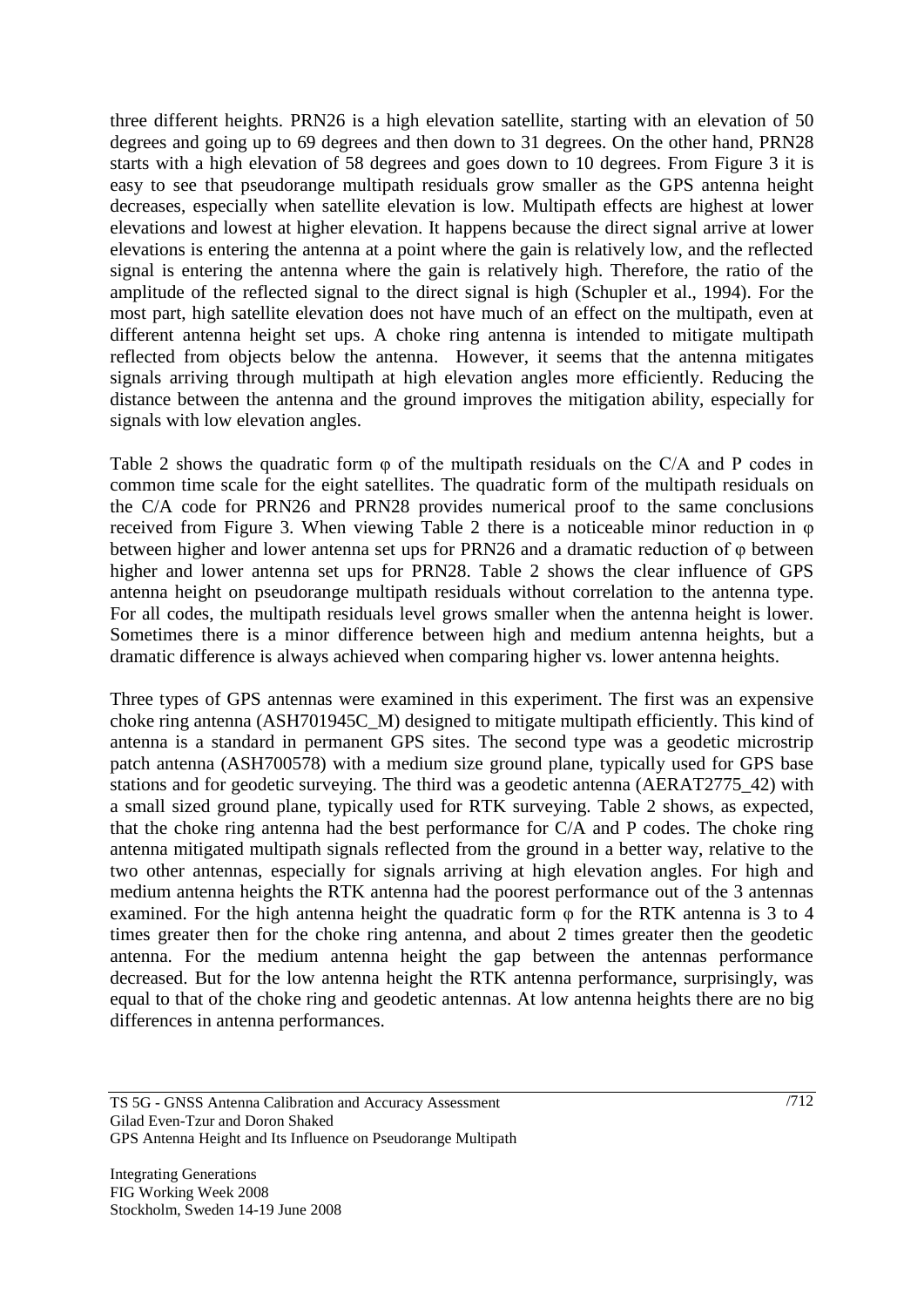Since pseudorange multipath behaves very much like that of the carrier phases, we can conclude that carrier phase multipath is affected by the antenna height, similarly to pseudorange multipath. But in their work from 1995 Johnson et al. came to the conclusion that GPS antennas should not be placed near the ground because the multipath phase error is of low frequency and can be mismodeled as a tropospheric delay for low elevation satellites. The phase multipath error correlates strongly with a tropospheric signal since for low elevation satellite the multipath effects are highest and the tropospheric signal is strongest.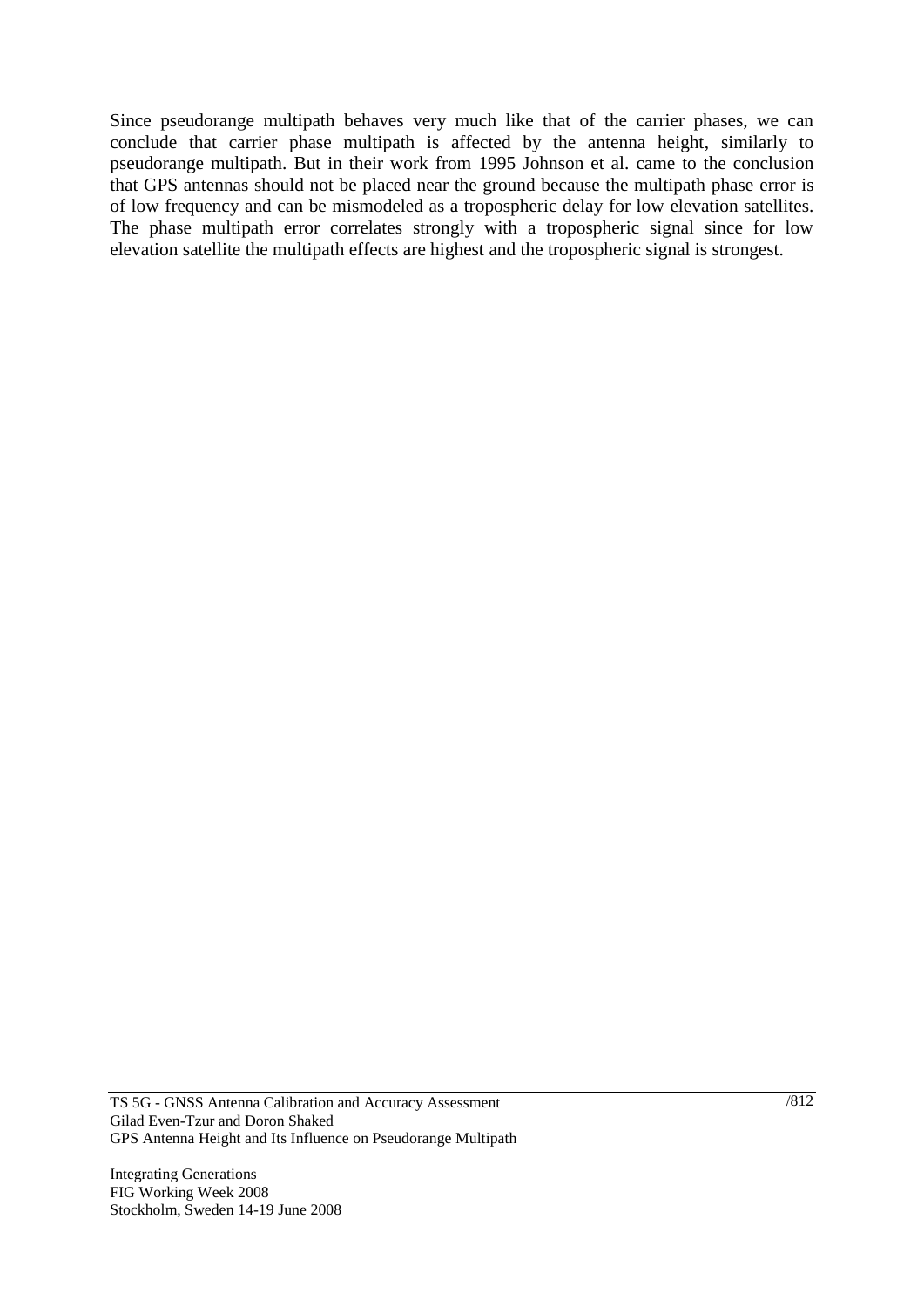

**Figure 3** - Pseudorange C/A code multipath on (a) the GPS satellite PRN26 and (b) PRN28, during three successive days (GPS day 301 to day 303 in 2007), in common time scale relative to GPS day 303, at the same point, while the antenna phase center was positioned at three different heights: 1.56m at day 301, 0.97m at day 302 and 0.2m at day 303. The point was located on a flat open field and equipped with an Ashtech Z-Surveyor GPS receiver and an Ashtech Dorne-Margolin (DM) choke ring antenna. The satellite elevation angle is presented on top of each figure.

Table 2- The quadratic form of the multipath residuals on the C/A and P codes for eight GPS satellites in common time scale, in square meter units. The same antennas were set on three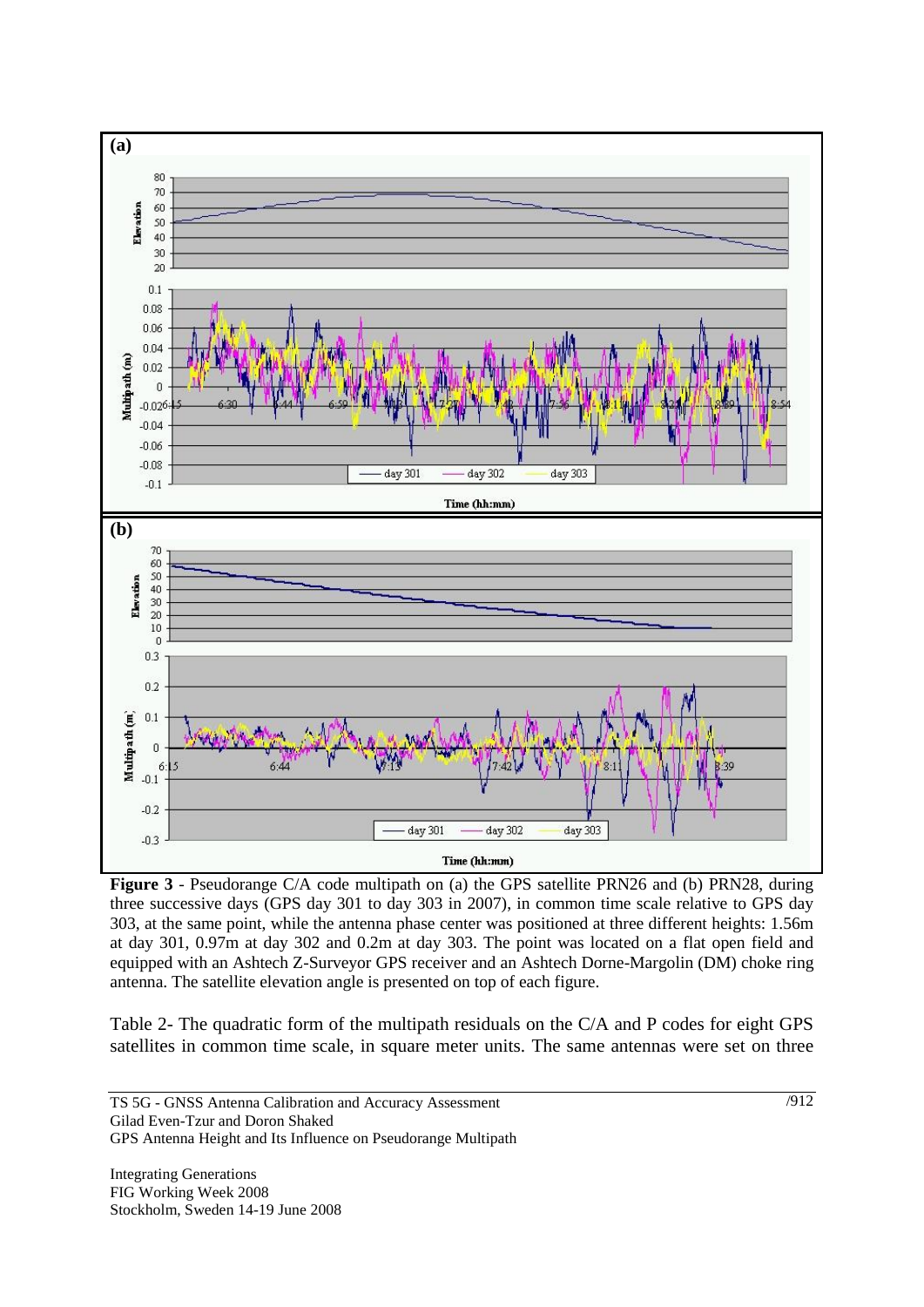|                         | GPS day             |                    |      |                     |                  |                     |          |                  |                  |      |        |
|-------------------------|---------------------|--------------------|------|---------------------|------------------|---------------------|----------|------------------|------------------|------|--------|
| <b>PRN</b>              |                     | 301                | 302  | 303                 | 301              | 302                 | 303      | 301              | 302              | 303  | common |
|                         | height              | 1.6m               | 0.9m | 0.2m                | 1.6 <sub>m</sub> | 0.9 <sub>m</sub>    | 0.2m     | 1.6 <sub>m</sub> | 0.9 <sub>m</sub> | 0.2m | time   |
|                         | Ant.                | Ash. DM Choke ring |      | Ash. Geodetic L1/L2 |                  | Aer. Geodetic L1/L2 |          |                  | [minutes]        |      |        |
| $\overline{\mathbf{4}}$ |                     | 3.64               | 2.99 | 1.10                | 3.74             | 3.10                | $0.90\,$ | 16.36            | 8.45             | 1.41 | 79     |
| 8                       |                     | 10.18              | 2.41 | 1.77                | 6.44             | 6.55                | 1.72     | 13.10            | 5.89             | 2.13 | 99     |
| $\boldsymbol{9}$        | C/A code            | 8.60               | 4.14 | 1.92                | 8.29             | 6.67                | 1.16     | 14.72            | 9.39             | 2.44 | 123    |
| 12                      |                     | 4.05               | 2.69 | 1.47                | 11.10            | 7.53                | 1.61     | 17.26            | 6.54             | 1.54 | 92     |
| 15                      |                     | 1.41               | 1.23 | 1.36                | 3.04             | 3.18                | 1.88     | 2.42             | 2.19             | 0.88 | 149    |
| 17                      |                     | 1.22               | 1.58 | 1.25                | 2.77             | 2.25                | 1.41     | 4.95             | 2.52             | 1.45 | 152    |
| 26                      |                     | 1.70               | 1.45 | 1.26                | 3.40             | 3.44                | 1.76     | 5.32             | 2.94             | 1.16 | 152    |
| 28                      |                     | 7.58               | 7.18 | 1.94                | 11.73            | 11.67               | 2.30     | 18.62            | 9.47             | 1.83 | 139    |
| $\overline{\mathbf{4}}$ |                     | 5.22               | 5.01 | 3.44                | 6.72             | 3.05                | 2.62     | 21.33            | 7.01             | 4.22 | 79     |
| 8                       |                     | 11.08              | 3.91 | 1.95                | 6.84             | 7.08                | 2.18     | 19.14            | 6.85             | 2.25 | 94*    |
| $\boldsymbol{9}$        |                     | 6.20               | 4.99 | 2.21                | 11.01            | 8.07                | 1.17     | 21.85            | 12.35            | 1.11 | 123    |
| 12                      |                     | 5.87               | 3.58 | 1.34                | 12.11            | 8.01                | 1.16     | 19.13            | 6.26             | 1.11 | 92     |
| 15                      |                     | 1.67               | 1.22 | 1.11                | 3.15             | 2.76                | 1.43     | 5.95             | 3.36             | 0.55 | 149    |
| 17                      | P1 code             | 1.42               | 1.49 | 1.08                | 4.83             | 4.50                | 1.43     | 10.06            | 5.37             | 1.04 | 152    |
| 26                      |                     | 1.98               | 1.36 | 1.24                | 3.74             | 3.39                | 1.58     | 6.86             | 4.34             | 0.77 | 152    |
| 28                      |                     | 7.51               | 6.10 | 2.49                | 18.70            | 10.51               | 2.62     | 19.21            | 10.56            | 2.96 | 139    |
| $\overline{\mathbf{4}}$ | P <sub>2</sub> code | 8.35               | 6.26 | 5.00                | 12.67            | 8.28                | 4.54     | 13.46            | 10.49            | 6.79 | 79     |
| 8                       |                     | 9.38               | 4.24 | 2.21                | 9.41             | 5.56                | 2.33     | 10.71            | 3.95             | 2.13 | 94*    |
| $\boldsymbol{9}$        |                     | 10.95              | 3.65 | 2.48                | 23.70            | 15.05               | 1.12     | 15.13            | 9.97             | 1.65 | 123    |
| 12                      |                     | 6.51               | 3.35 | 1.40                | 24.15            | 16.42               | 1.93     | 21.02            | 5.37             | 1.50 | 92     |
| 15                      |                     | 1.49               | 1.24 | 1.07                | 3.92             | 3.42                | 1.88     | 5.21             | 3.04             | 0.74 | 149    |
| 17                      |                     | 1.68               | 1.57 | 1.37                | 4.16             | 4.15                | 1.88     | 7.62             | 5.45             | 1.11 | 152    |
| 26                      |                     | 1.54               | 1.61 | 1.16                | 3.08             | 3.08                | 1.58     | 4.78             | 2.92             | 0.82 | 152    |
| 28                      |                     | 7.79               | 4.79 | 2.93                | 20.42            | 11.57               | 2.99     | 19.33            | 11.22            | 3.42 | 139    |

successive days, (GPS day 301 to day 303 in 2007) at the same time over the same point, and the antenna phase center was positioned at three different heights: 1.6m, 0.9m and 0.2m.

\* Due to error in the P code data, 5 minutes of observation were omitted.

## **5. SUMMARY AND CONCLUSIONS**

A comparison study on the influence of GPS antenna heights on pseudorange multipath is presented above. This comparison includes three types of antenna set ups on a flat open field with no objects in radius of hundreds of meters, and was carried during three successive days. Each day the antennas were set up at different heights of approximately 1.6m on the first day, 0.9m on the second day and approximately 0.2m on the last day. This experiment examined three types of GPS antennas, a high cost choke ring antenna, a geodetic microstrip patch antenna and an antenna typically used for RTK surveying.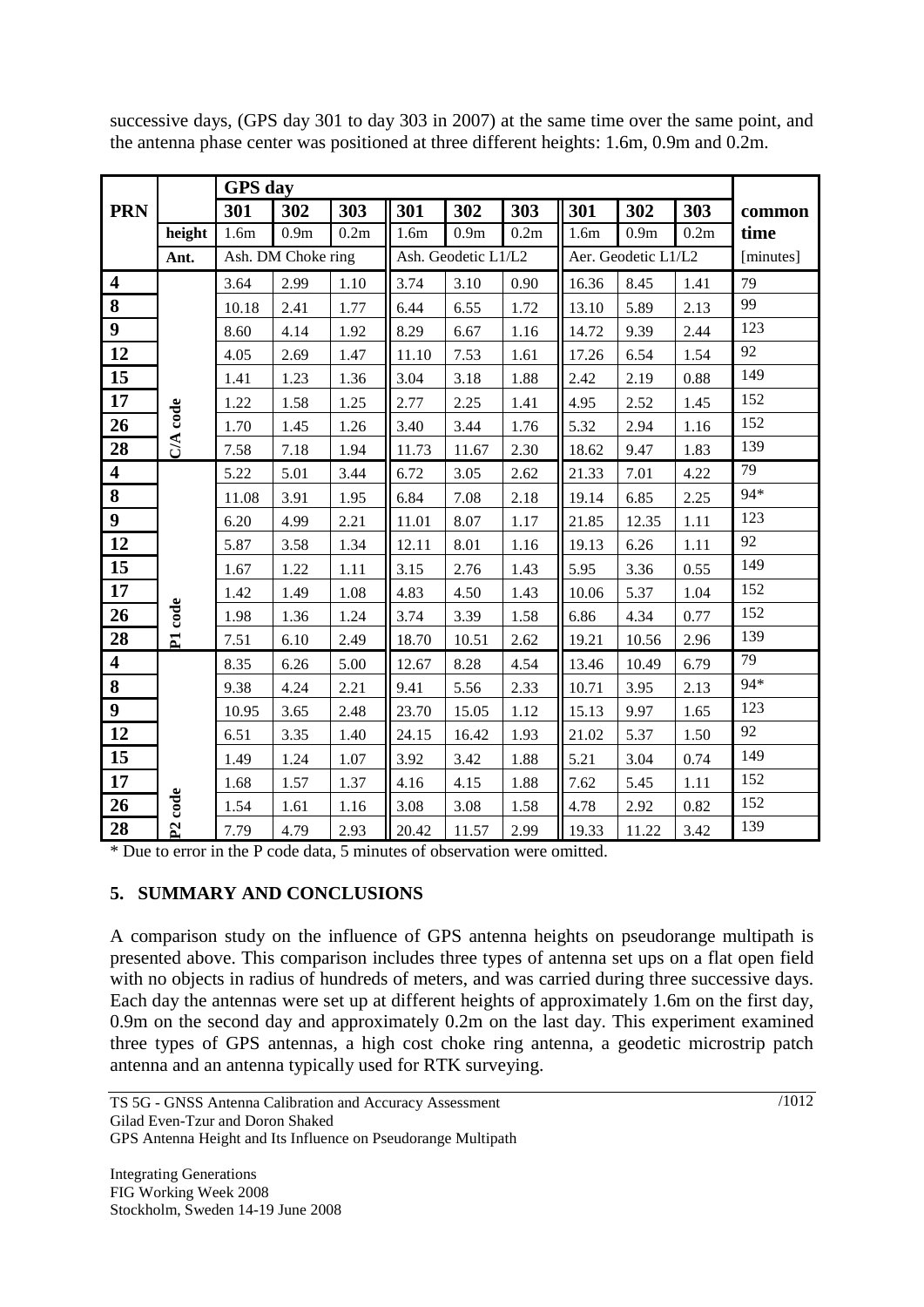The pseudorange multipath pattern is repeated every sidereal day. The repeatability of the pseudorange multipath is at the level of 75%-80% due to changes in uncorrelated noises between days. This enabled checking the different effect of the pseudorange multipath in a variety of GPS antenna types, set up at different heights.

The multipath comparison was carried out for three types of pseudo-range: the C/A code and the P-code modulated on the L1 and L2 carrier phase. The pseudo-range multipath was computed using the TEQC software. The multipath pseudo-range from several satellites with different elevation angles was used in the assessment of the multipath effects.

The satellites elevation angels shown in Figure 2 along with the data from Table 2 highlight the well known relationship between the satellite elevations and the pseudorange multipath effect caused by signals reflected from the ground. Satellites with a low elevation angle are more prone to the effects of the pseudorange multipath. When the satellite elevation is increased the effects of the pseudorange multipath are decreased, both on the C/A and the P codes.

Table 2 shows the clear influence of GPS antenna height on the pseudorange multipath residuals, with no correlation to the antenna type. For all codes, the multipath residuals level grows smaller as the antenna height decreased.

As expected, the choke ring antenna had the best performance in mitigating multipath signals reflected from the ground. For high and medium antenna heights, the RTK antenna had the worse performance among the antennas examined. But for the lower antenna height the RTK antenna performance equaled that of the choke ring and geodetic antennas. At the lower antenna height there were no big differences between the antennas' performance.

Differences in the capability of the antennas to reduce the pseudorange multipath were detected depending on the antenna height above the ground. It is shown that placing the antenna close to the ground assists in the mitigation of pseudorange multipath effects.